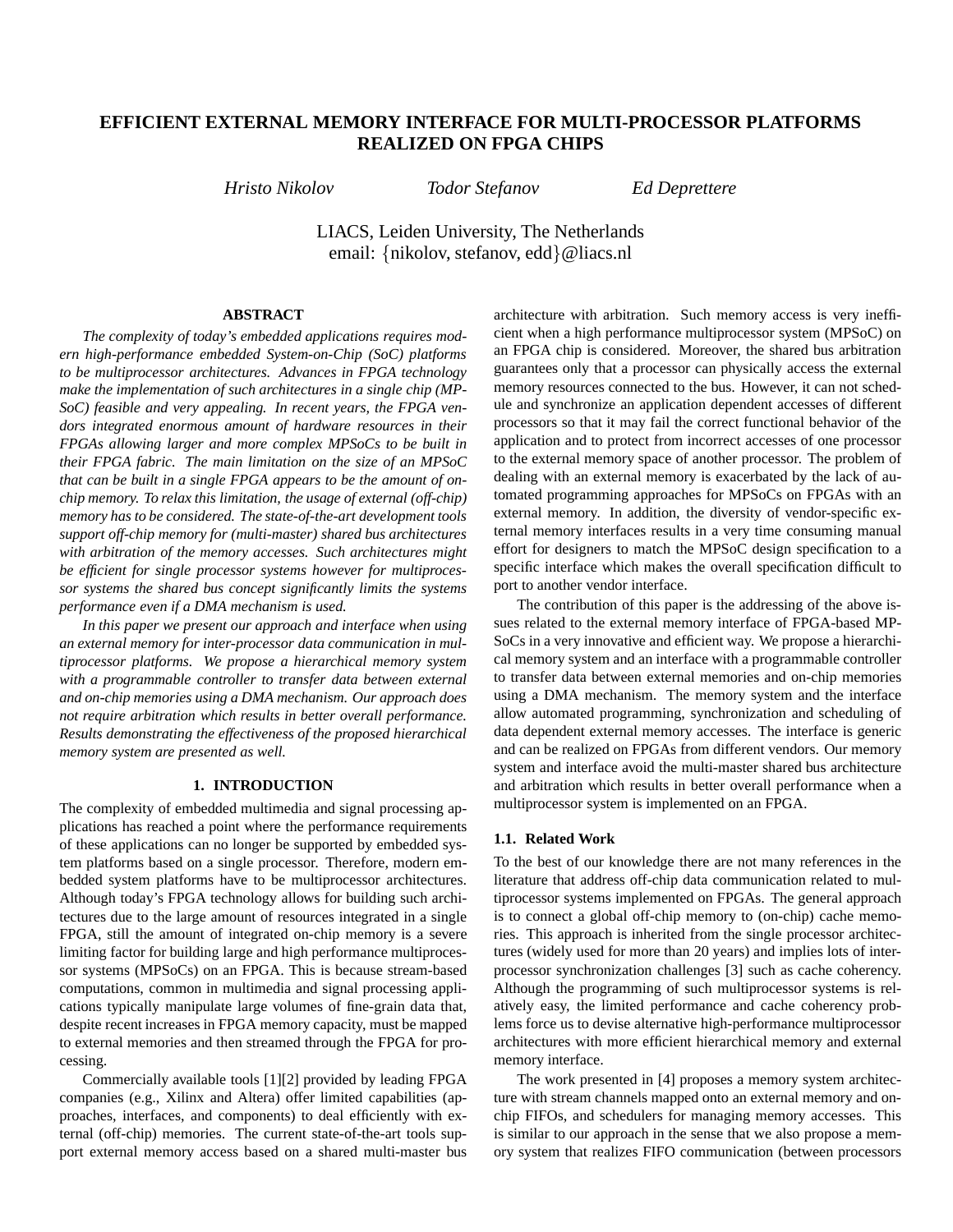in an MPSoC). Their approach however supports a data stream execution model for designs with only a single computation task. In contrast, our hierarchical memory system is used to connect multiple processors where each processor executes its own computation task. In addition to that, our approach does not require application dependent knowledge to manage memory accesses (for communication between the processors) which simplifies the structure of our external memory interface.

Recent work on efficient FPGA multiprocessor system design for high throughput dataflow and stream oriented applications is presented in [5]. The targeted architecture consists of a network of processors connected through slow on-chip peripheral buses (OPBs), direct FSL links, and on-chip memories. The authors present an IPv4 packet forwarding application where the size and the performance of the system is limited by the amount of the on-chip memory and by arbitrating constraints to share the memory between different processors. The authors observed a significant drop in OPB performance if more than 2 processors share the same bus. The results presented in [5] fully support our statements that 1) for modern MP-SoCs, using an external memory has to be considered and 2) defining an effective mechanism to share memory between different processors is an important aspect in designing high-performance MPSoCs.

## **1.2. Motivating Case**

The work presented in this paper is an important extension of our methodology for automated multiprocessor system design, programming and implementation on FPGAs presented in [6]. The methodology has been implemented in a tool called ESPAM (Embedded System-level Platform synthesis and Application Mapping). We have experimented with ESPAM by implementing different MPSoCs on the Xilinx FPGA technology executing a Motion JPEG encoder application. Based on the obtained results presented in detail in [6] we have concluded that the main limitation on the size of a multiprocessor system that can be built on a single FPGA is the amount of the on-chip memory. For example, a system containing  $2 \, PowerPC$ and 2 MicroBlaze processors utilizes 100% of the memory resources (BRAMs) and utilizes only 35% of the slices of a VirtexII-Pro 20 device [6]. Although, in every new Xilinx FPGA device the amount of the on-chip memory increases, still it remains a limiting factor. To overcome this, the usage of external (off-chip) memories has to be considered. However, using the FPGA on-chip memories instead of external memories is crucial for our high-performance multiprocessor systems because the external memories are slower than the on-chip BRAMs. In addition to that, the only interface provided by Xilinx to connect the MicroBlaze and PowerPC processors to an external memory is the slow OPB bus which reduces the performance even more if external memory is used. Therefore, we need to devise a different approach to use external memories in our platforms without sacrificing the overall performance.

In this paper we propose a hierarchical memory system that utilizes on-chip and off-chip memories for data communication between the processors in a multiprocessor platform. In our approach a single external memory is shared between different processors without limiting the overall performance. The hierarchical memory system uses custom buses and controllers for accessing the memories in a way that allows parallel operation of the processors without the need of arbitration of the memory accesses. We do not consider the usage of the shared external memory as a program and/or local data memory of processors because in such case arbitration of the accesses to the external memory can not be avoided. Such arbitra-

tion is crucial for the overall performance because if the processors compete between each other every time they fetch an instruction or (local) data, high performance can not be achieved. Local cache memories can be used in order to increase the performance of these systems. However, if cache memories are used for inter-processor data communication, cache coherence mechanisms has to be considered [3]. This introduces additional overhead limiting the overall performance.

## **2. MULTIPROCESSOR PLATFORMS**

In this section we give a brief description of our approach, described in [6], for building multiprocessor platforms. The multiprocessor platforms we consider are constructed by connecting *Processing*, *Memory*, and *Communication* components using *Communication controllers (CC)*. *Memory* components are used to specify the processors' local program and data memories and to specify data communication memories (CM) used to transfer data between the processors. The *Communication* components determine the communication network topology of a multiprocessor platform, e.g., a point-topoint network, a crossbar switch, or a shared bus. The *Communication controller* implements an interface between processing, memory, and communication components. We have developed a general approach to connect and synchronize programmable processors of arbitrary types via a communication component.

Our approach is explained below using the example of a multiprocessor platform depicted in the right part of Figure 1 – see the non-shaded blocks. It contains several processors connected to a communication component (in this example – a crossbar switch CB) using communication memories (CMx') and communication controllers (CCx'). The processors transfer data between each other through the CMx' memories. A communication controller connects a communication memory to the data bus of the processor it belongs to and to a communication component. Each CC implements the processor's local bus-based access protocol to the CM for write operations and the access to the communication component (CB) for read operations. In our approach each processor writes only to its local communication memory and uses the communication component only to read data from all other communication memories. Thus, memory contention is avoided. Each CM is organized as one or more FIFO buffers. We have chosen such organization because, then, the inter-processor synchronization in the platform can be implemented in a very simple and efficient way by blocking read/write operations on empty/full FIFO buffers located in the communication memory.

The described communication mechanism and the usage of onchip memories for communication results in high performance of our multiprocessor systems. However, for some applications the memory requirements may exceed the available (on-chip) memory resources of the system. Therefore, we devised a mechanism and extended our platforms to support external memory for inter-processor data communication. The remaining part of the paper describes this mechanism and our interface for an external memory.

## **3. HIERARCHICAL MEMORY SYSTEM**

In this section we present our approach to use off-chip and on-chip memories, combined in a hierarchical memory system, for data communication between multiple processors in our platforms. An example of such platform is depicted in Figure 1. The hierarchical memory system is depicted in the left part of the figure – see the shaded blocks. For the sake of clarity the example contains only two proces-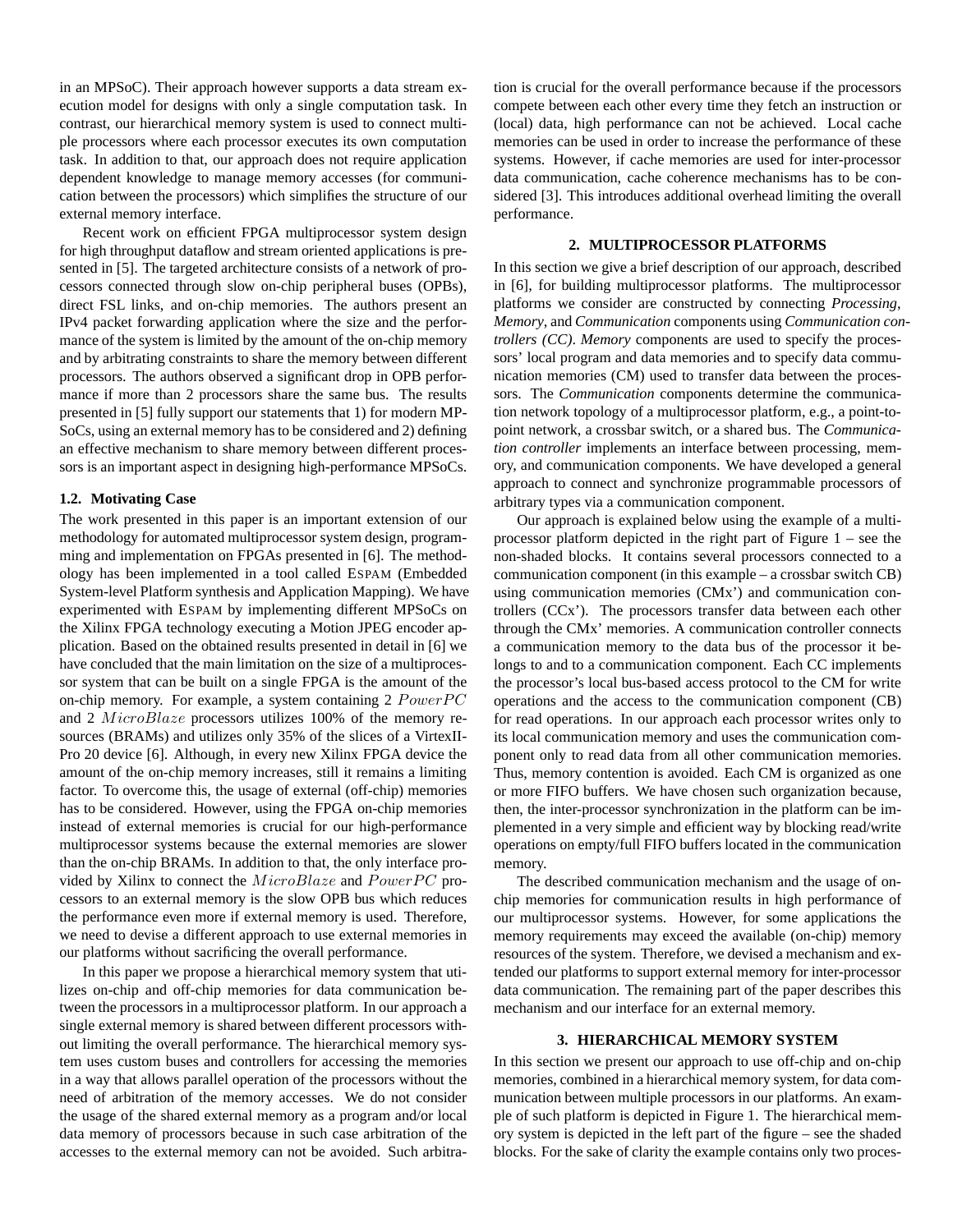sors. However, the number of processors is not limited to two. Each processor has its local Program/Data memory. Processors commu-



**Fig. 1**. Example of a Multiprocessor Platform.

nicate data only via FIFO buffers. Small size FIFOs are mapped onto on-chip memory  $CM1'$  and  $CM2'$  connected to a crossbar (CB) or other communication component. Large size FIFOs are mapped onto the hierarchical memory system that includes on-chip SRAMs, i.e., communication memories  $CM1$  and  $CM2$  and an external (off-chip) memory. Mapping of large FIFOs is explained in the next section. External Data Memory Controller (EDM CTRL) manages the access to the external memory. Also, EDM CTRL is responsible for synchronizing and moving data between the SRAMs and the external memory using a Direct Memory Access (DMA) mechanism.

Each processor has its own CM as a part of the hierarchical memory system (see the left part of Figure 1). The CMs are connected to communication controllers (CC1 and CC2). A CC allows multiple FIFOs to be mapped in a single CM and the CM to be accessed by the corresponding processor and EDM CTRL at the same time. The External Data Memory Controller and the CCs connect the on-chip CMs and the external memory in a particular way described in detail later in the paper. EDM CTRL acts as a single master (with CCs as slaves) that initiates data transfers between the CMs and the external memory.

## **3.1. Mapping FIFOs onto Hierarchical Memory System**

As explained above, the hierarchical memory system consists of low latency on-chip communication memories (CMs) and a large offchip memory. This memory system is used for mapping of large FIFO buffers as follows. For the sake of clarity assume that processors uP1 and uP2 (Figure 1) have to communicate data via large fifo buffers FIFO1 and FIFO2. Processor uP1 writes data to FIFO1 and reads data from FIFO2. Similarly, processor uP2 writes to FIFO2 and reads from FIFO1. In our approach each large fifo is split in three parts. For FIFO1, these are FIFO1', FIFO1", and FIFO1"' as shown in Figure 2 (FIFO2 is split in the same way). Each CM



size(FIFO1') = size(FIFO1''') << size(FIFO1'')

```
Fig. 2. The FIFO structure.
```
is organized as several logical FIFO buffers. The off-chip memory is organized as logical FIFOs as well. FIFO1', FIFO2', FIFO1"', and FIFO2"' are small fifos. Therefore, they are physically mapped onto the on-chip CMs. FIFO1" and FIFO2" are large fifos and they are physically mapped onto the off-chip memory as shown in Figure 1. When processors uP1 and uP2 communicate data over the buffers (FIFO1 and FIFO2), they write/read only to/from the fifos FIFO1', FIFO2', FIFO1"', FIFO2"' located in the on-chip CMs. The processors synchronize by blocking write/read on these fifos. The External Data Memory Controller (EDM CTRL) is responsible for the physical movement of data between the on-chip CMs and the off-chip memory. EDM CTLR moves data from FIFO1' to FIFO1" to FIFO1"' , i.e., EDM CTRL reads data from FIFO1' and writes it to FIFO1" or EDM CTRL reads data from FIFO" and writes it to FIFO1"'. Similarly, it moves data from FIFO2' to FIFO2" to FIFO2"'.

#### **3.2. Memory Maps**

The multi-FIFO organization of the CMs is realized by the CCs. Each FIFO is seen by a processor as two memory locations in its memory address space. One location is used to read the status (full or empty) of a FIFO. The other location is used for reading/writing data from/to a FIFO. As explained above a FIFO is split in three parts (FIFO', FIFO", and FIFO"'). The memory maps in Figure 3 show that a processor can access only FIFO' and FIFO"' located in a CM. FIFO" located in the external memory cannot be accessed by a processor. It can be accessed only by the EDM controller.



**Fig. 3**. The Memory Maps of the Processors in Figure 1.

# **3.3. Inter-processor Synchronization and Data Transfer**

The synchronization between the processors in the platform shown in Figure 1 is realized by blocking read/write mechanism on empty/full FIFOs as explained below. When a processor has to write data to a FIFO in the CM (e.g. processor uP1 to write to FIFO1'), the processor first checks if there is room in the corresponding FIFO. This is done by reading the FIFO status located at a memory address specified in the memory map of uP1. In Figure 3a the memory map of processor uP1 shows that the status of FIFO1' is located at address 1. If the FIFO is full, the processor blocks. Otherwise, it writes the data to the corresponding *DataWrite* address of the FIFO. For FIFO1' this is address 0 (see the same figure). When a processor has to read from a FIFO located in the CM memory (e.g. processor uP2 to read from FIFO1"'), it first checks if there is any data in the corresponding FIFO. This is done by reading address 3 (see the memory map of uP2, Figure 3b). The processor blocks if the FIFO is empty. Otherwise, it reads the data from memory address 2.

The data transfer between the local processors' FIFOs(e.g. FIFO1' and FIFO1"' in Figure 1) is realized by the External Data Memory Controller through the large part of the corresponding FIFO located in the external memory (e.g. FIFO1") using a DMA mechanism.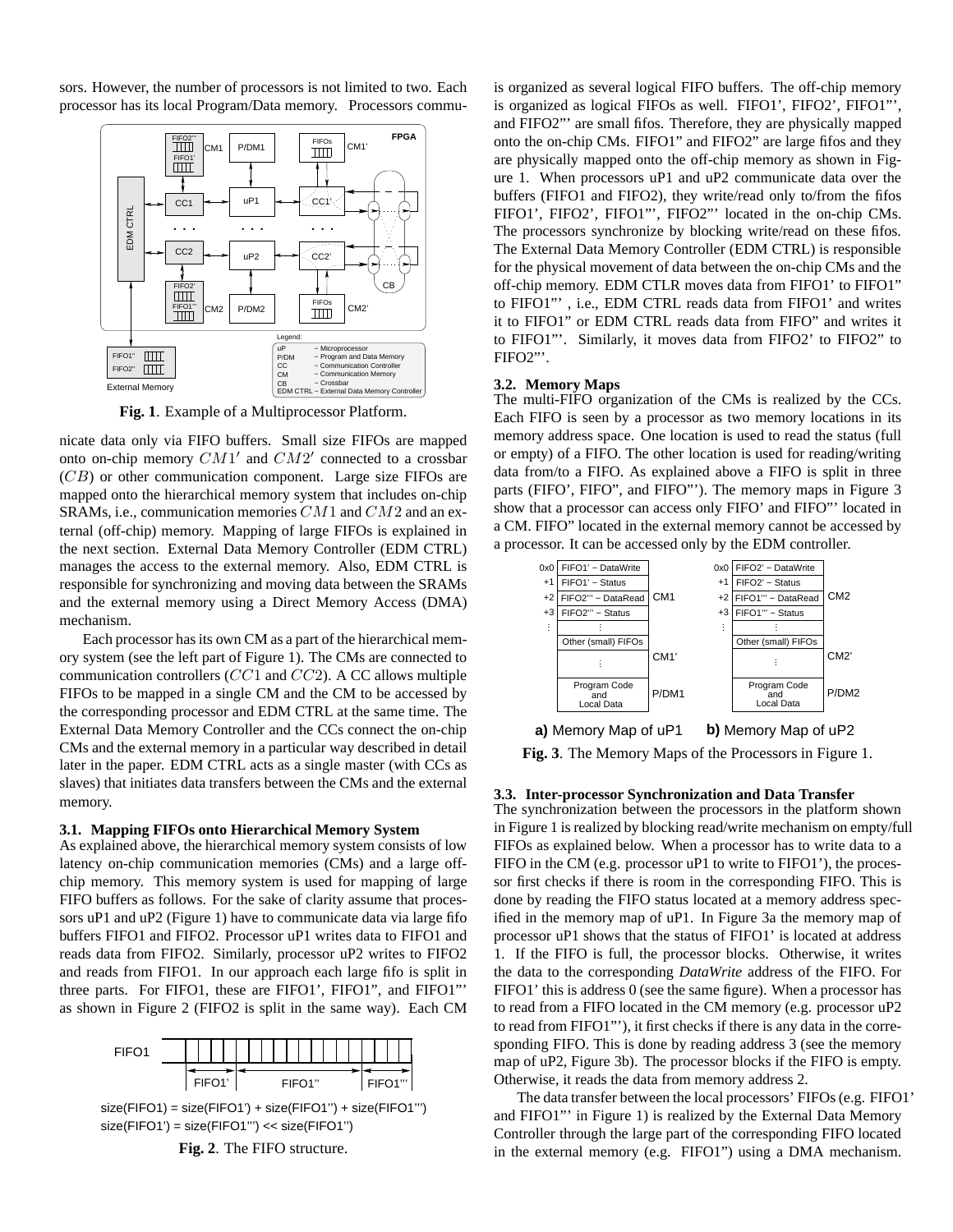The controller has a table containing the location of each part of each FIFO. For our example these are FIFO1', FIFO1", FIFO1"', FIFO2', FIFO2", and FIFO2"'. EDM CTRL acts as a single master transferring data first between the on-chip memories and the external memory (i.e. all FIFOs' to all FIFOs") and then between the external memory and the on-chip memories (i.e. all FIFOs" to all FIFOs"'). The controller uses a Round-Robin policy to serve the FIFOs. In the beginning, the controller checks if there is data to be transferred, i.e., from FIFO1' to FIFO1". If FIFO1' is empty, the controller moves to the next FIFO in the table, i.e., FIFO2'. If FIFO1' is not empty, the EDM controller checks the status of the corresponding FIFO in the external memory (FIFO1"). If it is not full, a transfer of a predefined amount of data is initiated. If during the transfer the controller blocks on empty or full FIFO, then the transfer is suspended and EDM CTRL moves to the next FIFO in the table. After the last FIFO' in the table is served, the controller proceeds with moving data, using the mechanism described above, from the external memory to the on-chip memories, i.e., from all FIFOs" to all FIFOs"' according to the EDM CTRL table.

# **4. IMPLEMENTATION**

In this section we give some details about the implementation of the Communication Controllers (CC) and the External Data Memory Controller (EDM CTRL) as part of the hierarchical memory system we propose. We use the Xilinx FPGA technology but any other FPGA technology can be used for implementation because our hierarchical memory system approach and external memory interface are general enough. Notice that in the hierarchical memory system the on-chip (CM) memories are implemented with the dual-ports Block Select RAM modules (BRAMs) available in the Xilinx FP-GAs. The CMs are the only technology dependent components in our approach.

#### **4.1. Communication Controller**

The communication controllers (CC1 and CC2 in Figure 1) realize the interfaces of the processors and EDM CTRL for accessing the CMs. The CCs also implement the multi-FIFO behavior of each CM. We use the *FIFOs Unit* component, which is a part of the communication controller presented in [6]. The number of the FIFOs and the size of each FIFO are (generic) parameters of this component. For details about the multi-FIFO implementation we refer to [6]. Recall that in our approach for on-chip communication (the right part of Figure 1) each processor writes only to its local CM and uses other CMs only for read operations. Therefore, writing to a FIFO is performed only by the local processor and reading from a FIFO is performed only from the communication component side (other processors). In contrast, in the proposed hierarchical memory system (the left part of Figure 1) both a processor and the EDM controller may access a CM to read from and write to FIFOs. A contention occurs when both, a processor and the EDM CTRL, try to read from (or write to) a FIFO in a CM at the same time. Therefore, arbitration of a CM access is required. This means that while a processor reads/writes from/to its CM, EDM CTRL can not (and the other way round). Because of the temporal blocking due to arbitration, the overall performance of the system is reduced. To keep the high performance of our platforms we propose a CC that uses two memory banks per CM (see the right part of Figure 4). One bank is used for FIFOs written by a processor and the other for FIFOs written by EDM CTRL. This guarantees no contention when accessing a CM and therefore arbitration is not needed.

# **4.2. External Data Memory Controller**

The structure of the external data memory controller is shown in Figure 4. To implement the multi-FIFO organization of the external memory we use the same component as in the communication controllers (CCs). The external memory of our prototyping board is a Micron Technology ZBT (Zero Bus Turnaround) Memory. The purpose of the ZBT Memory Port (the bottom of the EDM CTRL) is to couple the physical interface of the ZBT memory with the internal logic. The main control unit of the EDM CTRL is the Round-Robin Sequencer. It continuously serves all the ports connected to the CCs and controls the data transfers as described in Section 3.3. The sequencer first determines the action to be performed on all ports (signal  $R/W \_2$ . It can be either read from a (CC) port and write to the external memory, i.e., moving data from FIFOx' to FIFOx", or read from the external memory and write to a CC port, i.e., moving data from FIFOx" to FIFOx"'. The type of action is changed every time all the CC ports have been served.



**Fig. 4**. The External Data Memory Controller.

Below we explain how a single port is served. The targeted FIFOs are specified by  $Port\_Sel$  and  $Fif o\_Sel$  signals. This is done according to a mapping table that determines the addresses of each FIFO', FIFO", and FIFO"'. The Port\_Sel is translated in the  $A/D$   $Mux/Demux$  module to a physical address selecting a proper CC port and a FIFO (FIFOx' or FIFOx'') within the corresponding CM. Then, the status of the FIFO is read by the *Status* Control module via the Status signal. If a FIFO is accessed for read operation, then the status indicates *empty/not empty*. If the FIFO is accessed for write operation, then the status indicates *full/not full*. The read and write FIFOs are implemented in two physically separated memory banks (see Read and Write memory banks of  $CM1$  in the right part of Figure 4). The communication controller (CC1 for the example in Figure 4) uses the most significant bit of the address  $(Addr)$  to select the proper memory bank and to generate the proper status of the corresponding FIFO. The status of the FIFO in a CM and the status of the corresponding FIFO" in the external memory is checked in the Status Control module. If the FIFOs are neither empty nor full, then a transfer of a predefined amount (chunk) of data is initiated as the Status Control module generates read/write strobe signals to the CC port and the external memory. These signals are coordinated in a way that takes into account the difference in the timing characteristics of both BRAM and ZBT memories. If the transfer is not possible, or the transfer blocks on a full or empty FIFO, the Status Control module generates Change signal that forces the sequencer to move to the next port (or the next FIFO of the same CC port) according to the mapping table. After the predefined amount of data has been transferred, the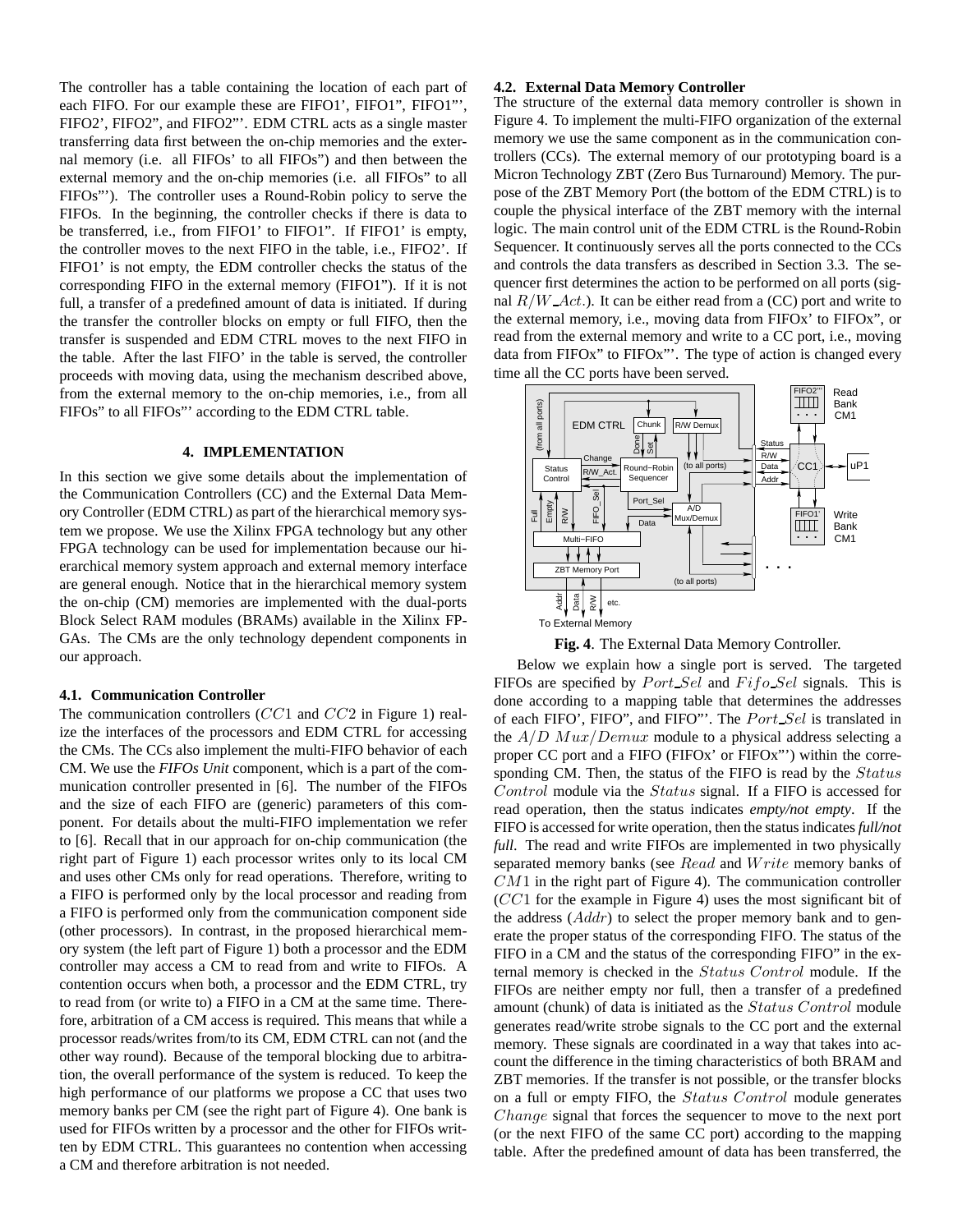$Chunk$  module generates  $Done$  signal to the sequencer and the latter moves to the next FIFO in its table. For each data transfer the chunk size is set by the Round-Robin sequencer (signal  $Set$ ) to be equal to the corresponding FIFO' (or FIFO"') size.

# **5. AUTOMATED PROGRAMMING**

Our methodology for multiprocessor system design, implemented in a tool called ESPAM and presented in [6][7], allows systematic and automated synthesis, programming, and implementation of MP-SoC platforms. Automated programming of an MPSoC means that our tool automatically generates program code for each processor in the system, generates the memory map of the system, and generates code that implements the synchronization and communication between the processors. In this section we describe how we extended ESPAM to support automated programming of MPSoC platforms when FIFO channels are mapped onto the proposed hierarchical memory system.

## **5.1. Programming model and code for processors**

In our approach for design, implementation, and programming multiprocessor systems, we use the Kahn Process Network [8] MoC as a programming model. In general, a Kahn Process Network (KPN) is a network of concurrent autonomous processes that communicate data in a point-to-point fashion over unbounded FIFO channels, using a blocking-read on an empty FIFO as synchronization mechanism. Because in the implementations the FIFO channels are finite in size, we use a blocking-write on full FIFO as well. A simple example of a KPN is shown in the left part of Figure 5. Two processes P1 and P2 are connected through FIFO1 and FIFO2. In the bottomleft part of the same figure we show a simple example of code for process P1 generated by ESPAM to be executed by a processor. The process reads data from its input channel via port *p2* (line 3). If data is not available, then the process blocks on reading until data arrives. Then it performs a computation on the data (line 4), and writes the result to its output channel via port *p1* (line 5). Lines 3 to 5 are repeated several times. The blocking read/write synchro-





nization primitives are depicted in the right part of Figure 5. They are automatically generated and inserted in the program code by ES-PAM in the places where a processor has to read/write data from/to a FIFO channel. Both primitives have 3 parameters: port, data, and length. Parameter port is the address of the memory location through which a processor can access a given FIFO. Parameter  $data$ is a pointer to a local variable and length specifies the amount of data (in bytes) to be transferred. Recall that a FIFO is seen by a processor as two memory locations in its memory address space. A processor uses the first location to read/write data from/to the FIFO and the second location to read its (empty/full) status. The primitives implement the blocking synchronization mechanism in the following way. First, the status of a channel that has to be read/written is checked. A channel status is accessed using the locations defined in lines 9 and 18. The blocking is implemented by while loops with empty bodies in lines 12 and 21. A loop iterates (does nothing) while a channel is full or empty. Then, in lines 13 and 22 the actual data transfer is performed.

## **5.2. Memory map and EDM controller mapping table**

Each FIFO in our MPSoCs has separate read and write ports. A processor accesses a FIFO using the *read/write* synchronization primitives described in Section 5.1 where the parameter port specifies the address of the read/write port of the FIFO. The FIFOs are implemented in the communication memories, therefore the addresses of the FIFO ports are located in the processors' address space where the communication memory segment is defined (see Figure 3). The memory map of a MPSoC generated by ESPAM contains the values defining the read and the write addresses of each FIFO in the system. In our example there are two FIFOs (FIFO1 and FIFO2). Assume that process  $P1$  is executed by processor  $uP1$  and  $P2$  by  $uP2$  of the platform in Figure 1. Because the FIFOs are mapped onto the hierarchical memory system, the memory map of the MPSoC consists of the read and write addresses of their corresponding FIFOx' and FIFOx"' parts. The memory map as generated by ESPAM is shown in Figure 6a. Notice that FIFO1', FIFO2' have equal write addresses. This is not a problem because writing to these FIFOs is done by different processors and these FIFOs are located in the local CMs of these different processors, i.e., these addresses are local processor write addresses. The same applies for the read addresses of FIFO1"' and FIFO2"'.

**#define** \_MEMORYMAP\_H\_ **#ifndef** \_MEMORYMAP\_H\_

**#define** p3 0x2 // read address FIFO1'''; **#define** p4 0x0 // write address FIFO2'; **#define** p2 0x2 // read address FIFO2'''; **#define** p1 0x0 // write address FIFO1'; **#endif**

|                   | FIFO" | FIFO' |  |          | FIFO" |  |                |
|-------------------|-------|-------|--|----------|-------|--|----------------|
| FIFO <sub>1</sub> |       |       |  | 0        | 2     |  |                |
| FIFO <sub>2</sub> | 2     | 2     |  | $\Omega$ |       |  |                |
|                   |       | #M #F |  | Α        | #M #F |  | $\overline{A}$ |

**a)** MPSoC memory map **b)** EDM CTRL mapping table

**Fig. 6**. FIFOs Memory Map and EDM CTRL Mapping Table.

The mapping table of the EDM controller, described above, is generated automatically by ESPAM as well. It is shown in Figure 6b. It gives the relation between the FIFOs in the external memory (FI-FOx") and the corresponding FIFOx' and FIFOx"' parts located in the on-chip CMs. In the mapping table these FIFOs are associated with three numbers: a number of a CM (#M), a number of a FIFO in this CM (#F), and a number specifying the access of this FIFO by EDM CTRL, i.e.,  $A = '0'$  for read and  $A = '1'$  for write. Consider for example FIFO1. It is the first FIFO in the external memory, i.e., FIFO1" = 1. FIFO1' is read by EDM CTRL and written by  $uP1$ . Also, FIFO1' is the first FIFO in the write bank of  $CM1$  (Figure 4). Therefore, the numbers in the mapping table related to FIFO1' are 1 1 0. Similarly, FIFO"' is accessed by EDM CTRL for write operations. Also, FIFO1"' is the first FIFO in the read bank of CM2. Therefore, the numbers in the table related to FIFO1"' are 2 1 1.

#### **6. EXPERIMENTS AND RESULTS**

In this section we present an experiment and the results obtained by implementing and executing a Motion JPEG (M-JPEG) encoder application onto two alternative MPSoCs using our ESPAM tool. As processing components we used MicroBlaze processors. Both MPSoCs have been tested on a prototyping board with a Xilinx VirtexII-6000 FPGA. The purpose of this experiment is to compare the achieved results, in terms of resource utilization and execution